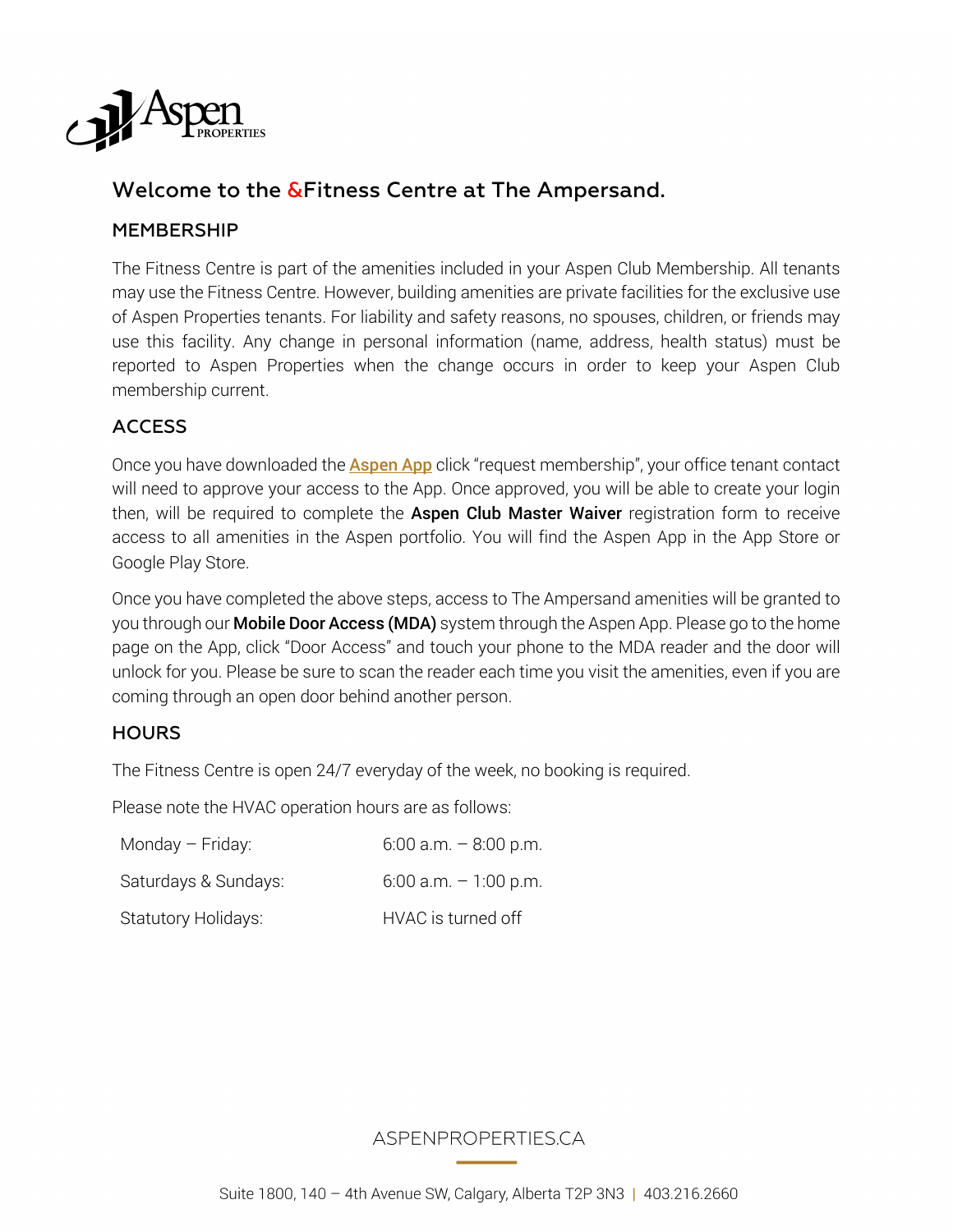### FEES

There is no charge for membership. Full use of the facility will be available for all Aspen Club members at any time. Only classes and personal training will be fee based. We are currently in the process of preparing an offering of classes for you. Fees for classes will be as follows:

- Single drop-in classes are \$9.00 + GST
- 10 Class punch card is \$60.00 + GST
- 20 Class punch card is \$114.00 + GST

#### MANAGEMENT

The Fitness Centre is managed and operated by Heavens/The Academy Fitness, on behalf of Aspen Properties and a representative of Heavens will be working in the Fitness Centre and be available to assist you from 6:00am to 6:00pm Monday to Friday.

### CLASSES

Once the class schedule has been generated you will be able to sign up for those that are of interest to you.

To sign up for classes, you will need to set up an online account for class registration. Instructions for how to do this can be found at 2021 Online Account Setup on our website at under Tenant Resources/The Ampersand/Online Class Account Setup Instructions.

You will also require a password to access the Corporate Login at the Heavens/The Academy website, which will be sent to you once you have completed your Aspen Club membership registration. You will then be able to go to the website **www.heavensacademy.com** to set up your account and register in the class(s) of your choice.

Payment for classes will be via credit card through this account.

### EQUIPMENT

Cardio - Includes Treadmills, Elliptical Trainers, Upright Bikes, Recumbent Bikes, Step Machine and Rowing Machine. Most of the cardio equipment is supplemented with individual television monitors.

Weight Training - Includes a variety of selectorized (pin adjustable) weight equipment, dumbbells ranging in weight from 5lb. – 100lb., squat rack, Olympic bars, kettle bells, adjustable benches, free weights and supplemental training equipment.

We just ask that you wipe down the equipment after use, with the spray bottles/towels provided and please do not drop the weights.

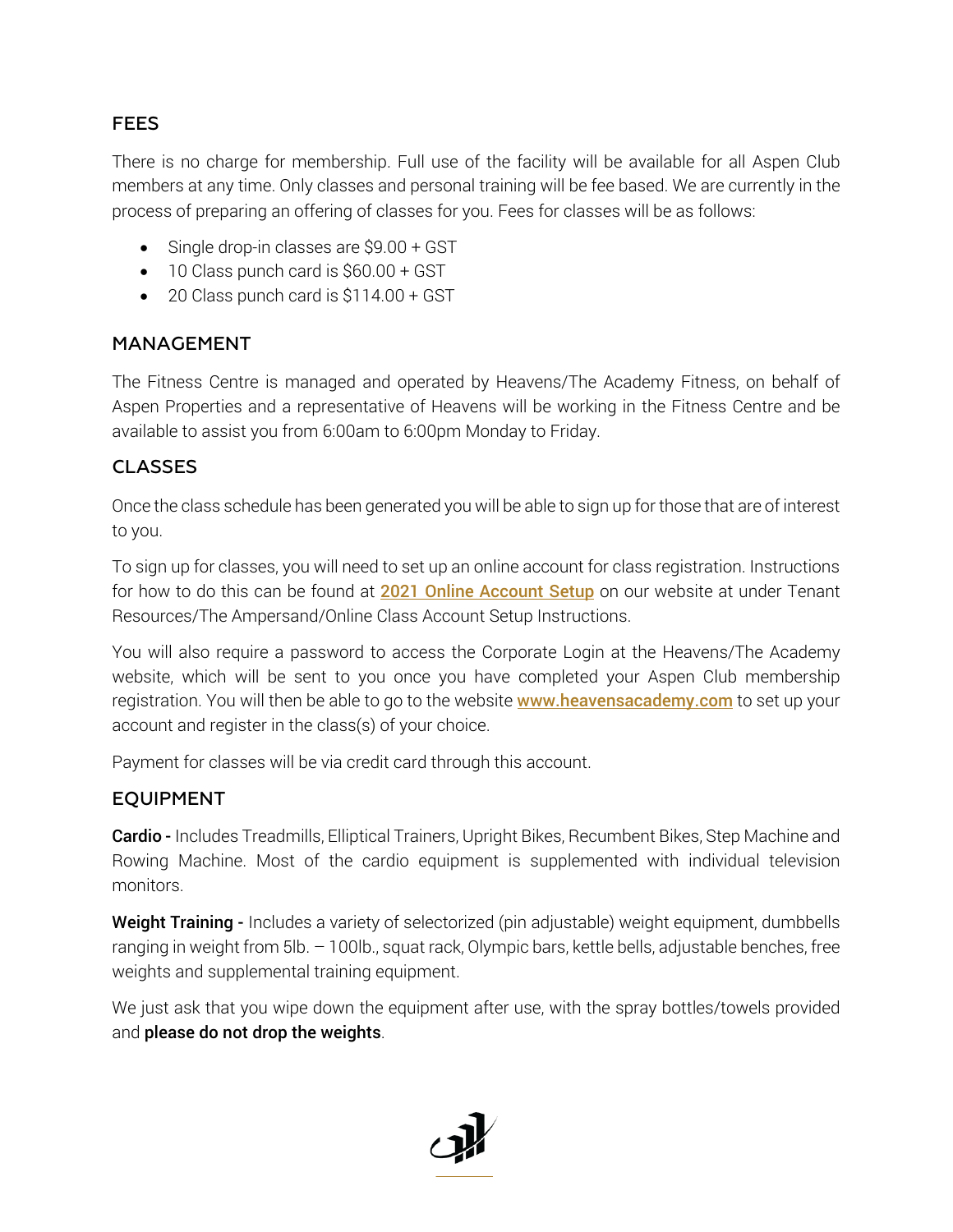## **STUDIOS**

There are two studios and one stretch room in the facility. One studio is a dedicated spin studio where scheduled classes will be held and the other studio will hold all other scheduled classes and serve as a private workout area when there are no classes scheduled.

The dedicated stretch room will be equipped with mats, foam rollers and stability balls to assist in relaxation and stretching activities.

### CHANGEROOMS

Each change room is equipped with lockers that are available for day use while using the fitness facility. Those who occupy a locker "after hours" will have their lock removed and items from the locker placed in the Lost and Found at the concierge desk. Lost and Found items not claimed within 30 days will be donated. Members may secure their belongings in a locker. All lockers will be equipped with a digital lock.

The change rooms are equipped with a garment steamer and hair dryers. The women's change room will also include a curling iron and hair straightener and the shower facilities will have body wash, shampoo and conditioner for your use. Complimentary towel service will be provided for all fitness facility users.

Within each change room there is a wellness room. This room is meant for quiet reflection and is available to all facility members.

### RECEPTION LOUNGE

Located just inside the main entrance to the fitness facility is a lounge area with soft seating, phone chargers, a television and a small galley kitchen with a Vivreau water system, to allow for a quick break before getting back to work or heading home.

### SAFETY & EMERGENCY PROCEDURES

- In the case of severe injury or medical emergency, phone 911 immediately and notify our 24 hour Security team at 403.781.8500.
- Please wear clean exercise attire, free of holes, odours or tears.
- Closed toe indoor shoes must be worn when using exercise equipment  $-$  no exceptions.
- Cameras are located in the facility, with exception of the locker rooms, for the safety and security of all participants.
- Do not bring large amounts of money or valuables to the facility.
- Aspen Properties is not responsible for lost or stolen items.